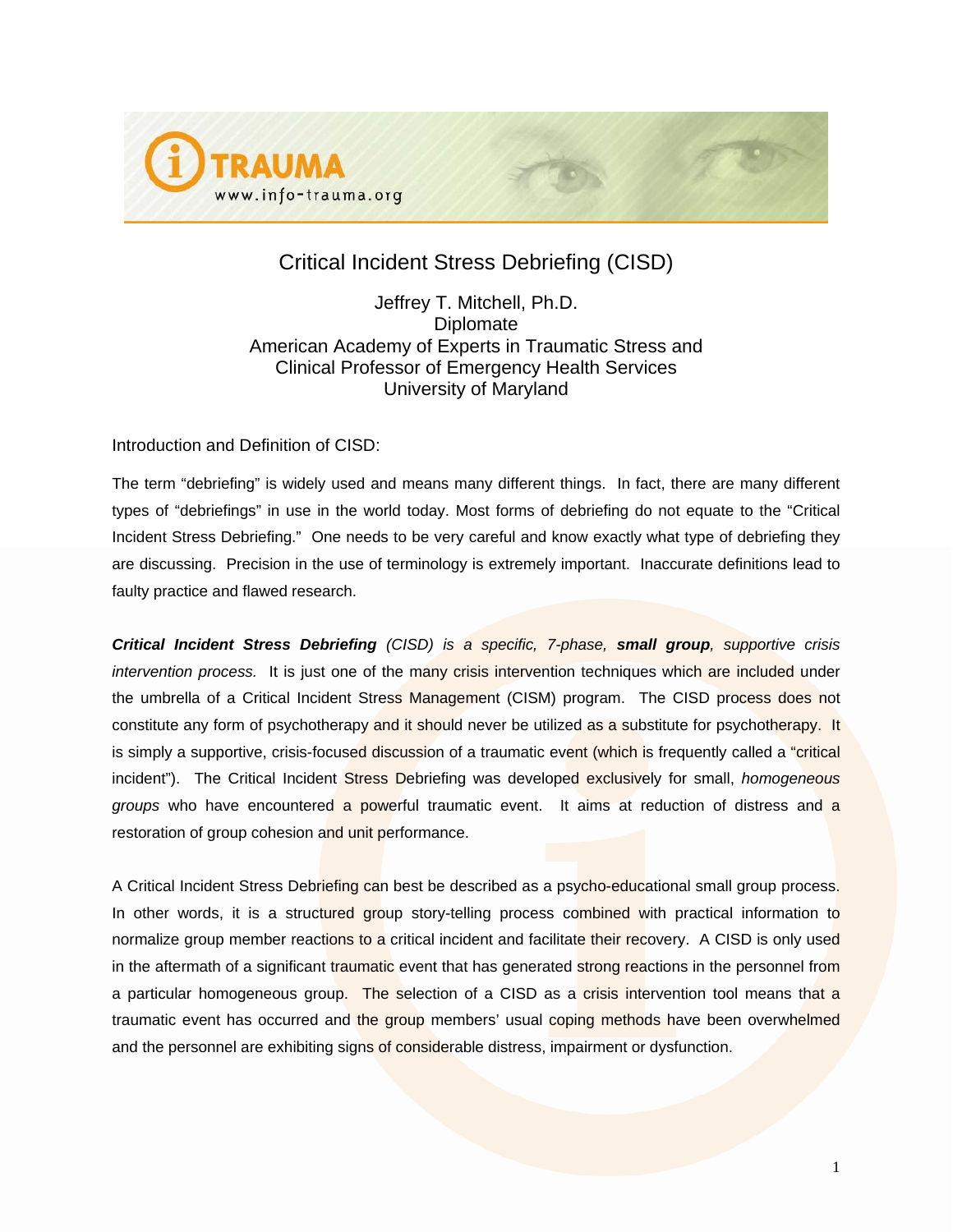## The Facilitators

The CISD is led by a specially trained team of 2 to 4 people depending on the size of the group. The typical formula is one team member for every 5 to 7 group participants. A minimal team is two people, even with the smallest of groups. One of the team members is a mental health professional and the others are "peer support personnel." A unique feature of CISD is that Critical Incident Stress Management trained peer support personnel (firefighters, paramedics, police officers, military personnel, etc.) work with a mental health professional when providing a CISD to personnel from law enforcement, fire service, emergency medical, military, medical, aviation and other specialized professions. A peer is someone from the same profession or who shares a similar background as the group members. Police officers, for instance, who have been trained in Critical Incident Stress Management techniques, are selected to work with police officers who have been through the traumatic event. Fire service personnel with CISM background are chosen to work with firefighters and CISM trained emergency medical or military personnel will be placed on teams running a Critical Incident Stress Debriefing with their respective groups and so on.

### Essential Concepts in CISD

A Critical Incident Stress Debriefing is small group "psychological first aid." The primary emphasis in a Critical Incident Stress Debriefing is to inform and empower a homogeneous group after a threatening or overwhelming traumatic situation. A CISD attempts to enhance resistance to stress reactions, build resiliency or the ability to "bounce back" from a traumatic experience, and facilitate both a recovery from traumatic stress and a return to normal, healthy functions.

The Critical Incident Stress Debriefing is *not* a stand-alone process and it is only employed within a package of crisis intervention procedures under the Critical Incident Stress Management umbrella. A CISD should be linked and blended with numerous crisis support services including, but not limited to, pre-incident education, individual crisis intervention, family support services, follow-up services, referrals for professional care, if necessary, and post incident education programs. The best effects of a CISD, which are enhanced group cohesion and unit performance, are always achieved when the CISD is part of a broader crisis support system.

# Historical Perspective and Theoretical Foundations

Critical Incident Stress Debriefing was developed by Jeffrey T. Mitchell, Ph.D. in 1974 for use with small homogeneous groups of paramedics, firefighters and law enforcement officers who were distressed by an exposure to some particularly gruesome event. It is firmly rooted in the crisis intervention and group theory and practices of such notables as Thomas Salmon, Eric Lindemann, Gerald Caplan, Howard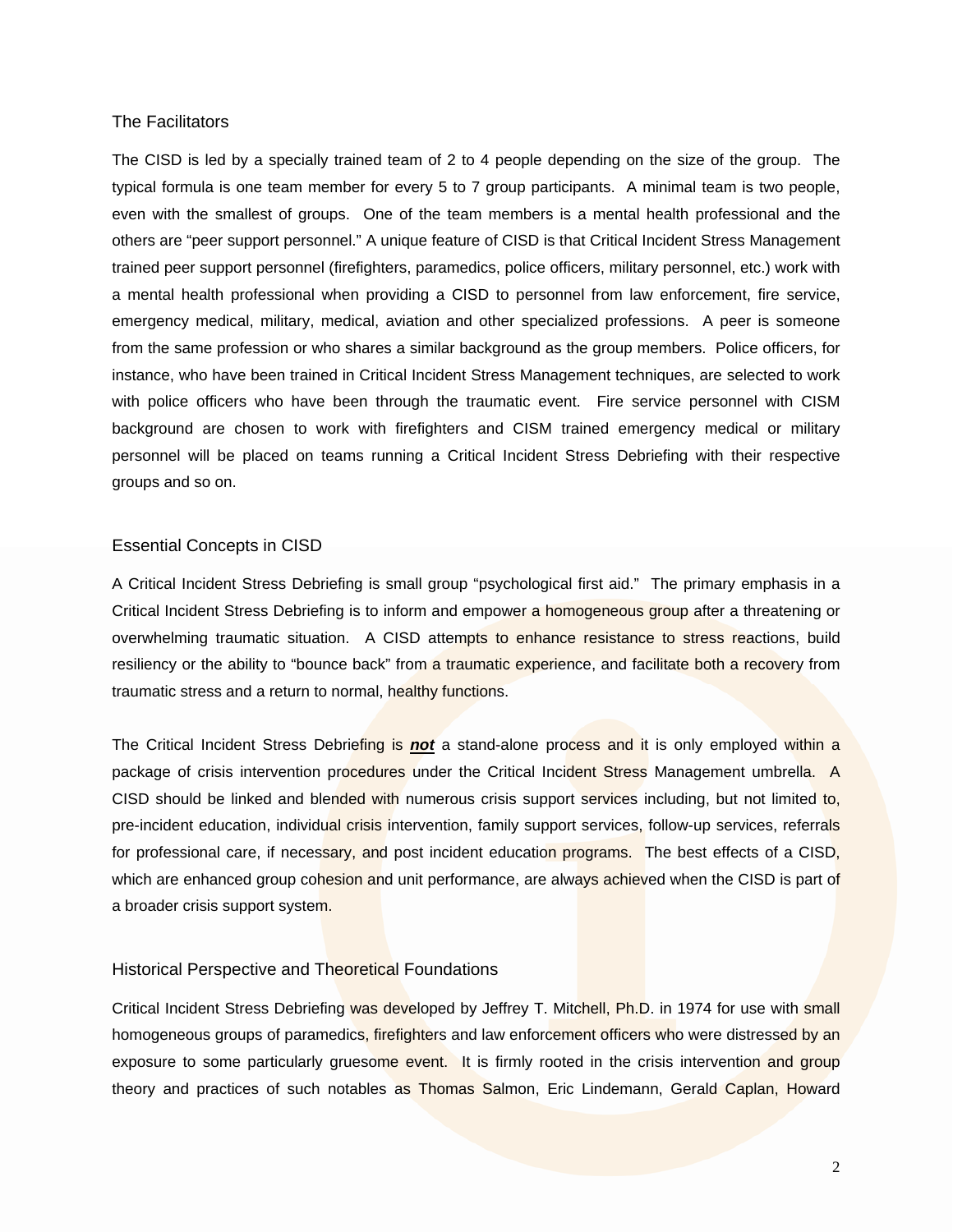Parad, Lillian Rapoport, Norman Faberow, Calvin Frederick and Irvin Yalom. The first article on CISD appeared in the *Journal of Emergency Medical Services* in 1983.

Over time, the use of Critical Incident Stress Debriefing spread to other groups outside of the emergency services professions. The military services, airlines, and railroads find the process helpful. This is particularly so when it is combined and linked to other crisis intervention processes. Businesses, industries, hospitals, schools, churches and community groups eventually adopted the Critical Incident Stress Debriefing model as an integral part of their overall staff crisis support programs.

# **Objectives**

A Critical Incident Stress Debriefing has three main objectives. They are: 1) the mitigation of the impact of a traumatic incident, 2) the facilitation of the normal recovery processes and a restoration of adaptive functions in psychologically healthy people who are distressed by an unusually disturbing event. 3) A CISD functions as a screening opportunity to identify group members who might benefit from additional support services or a referral for professional care.

# Required Conditions for the Application of the CISD Process

The Critical Incident Stress Debriefing requires the following conditions:

1) The small group (about 20 people) must be homogeneous, *not* heterogeneous. 2) The group members must not be currently involved in the situation. Their involvement is either complete or the situation has moved past the most acute stages. 3) Group members should have had about the same level of exposure to the experience. 4) The group should be psychologically ready and not so fatigued or distraught that they cannot participate in the discussion.

An assumption is made here that a properly trained crisis response team is prepared to provide the CISD.

# The Critical Incident Stress Debriefing Process

### Timing

The Critical Incident Stress Debriefing is often *not* the first intervention to follow a critical incident. A brief group informational process may have taken place and distressed individuals may have been supported with one-on-one interventions. Typically, 24 to 72 hours after the incident the small, homogeneous group gathers for the CISD. Intervention delays may occur in disasters. Personnel may be too involved in the event to hold the CISD earlier. They may not be psychologically ready to accept help until things settle down a bit after they finish work at the disaster scene. In fact, it is not uncommon in disasters that the CISD is not provided for several weeks and sometimes longer after the disaster ends. Depending on the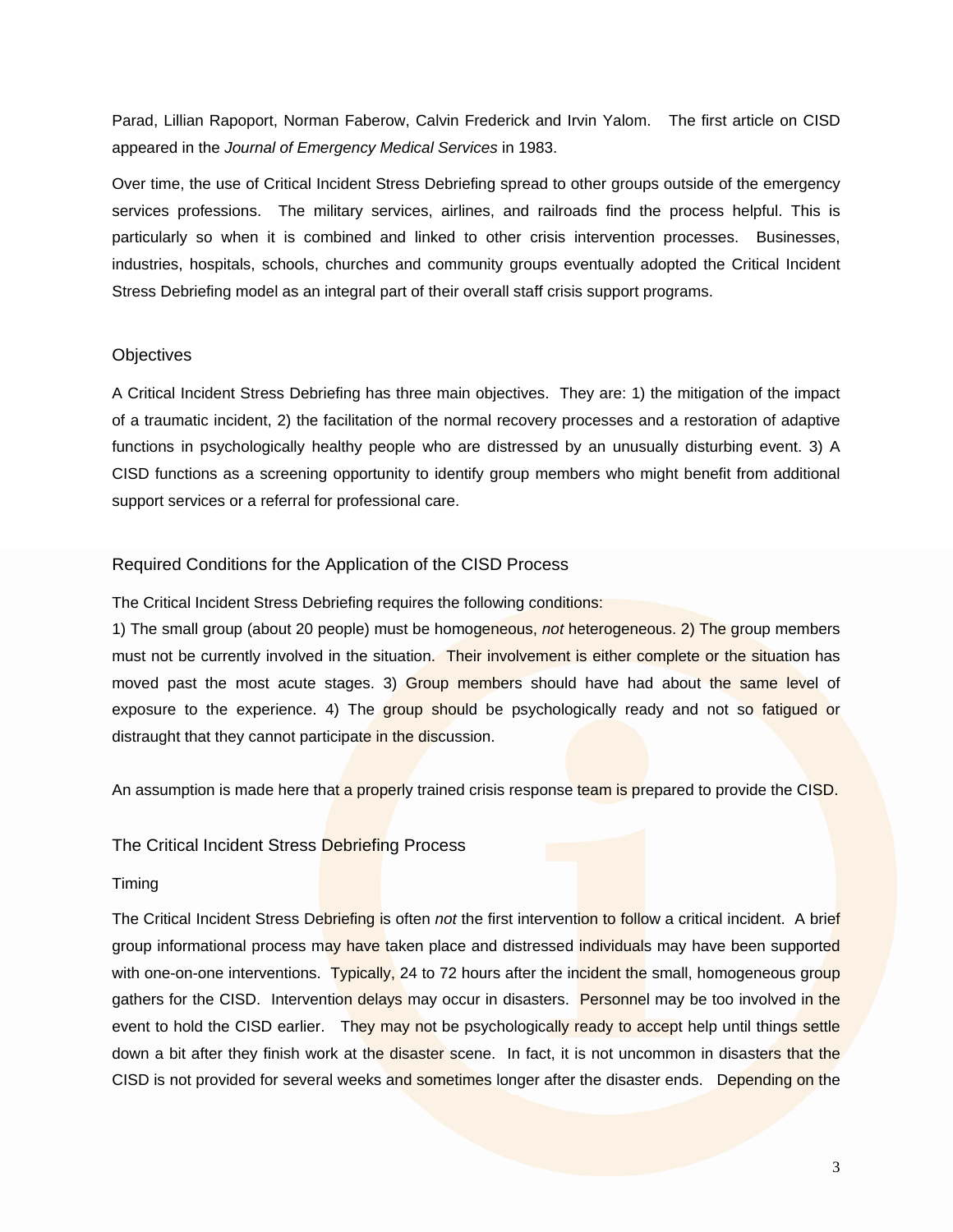circumstances, a CISD may take between 1 and 3 hours to complete. The exact time will depend on the number of people attending and the intensity of the traumatic event.

## Phases in the Critical Incident Stress Debriefing

A CISD is a structured process that includes the cognitive and affective domains of human experience. The phases are arranged in a specific order to facilitate the transition of the group from the cognitive domain to the affective domain and back to the cognitive again. Although mostly a psycho-educational process, emotional content can arise at any time in the CISD. Team members must be well trained and ready to help the group manage some of the emotional content if it should arise in the group.

#### Phase 1 – Introduction

In this phase, the team members introduce themselves and describe the process. They present guidelines for the conduct of the CISD and they motivate the participants to engage actively in the process. Participation in the discussion is voluntary and the team keeps the information discussed in the session confidential. A carefully presented introduction sets the tone of the session, anticipates problem areas and encourages active participation from the group members.

### Phase 2 – Facts

Only extremely brief overviews of the facts are requested. Excessive detail is discouraged. This phase helps the participants to begin talking. It is easier to speak of what happened before they describe how the event impacted them. The fact phase, however, is not the essence of the CISD. More important parts are yet to come. But giving the group members an opportunity to contribute a small amount to the discussion is enormously important in lowering anxiety and letting the group know that they have control of the discussion. The usual question used to start the fact phase is "Can you give our team a brief overview or 'thumbnail sketch' of what happened in the situation from you view point? We are going to go around the room and give everybody an opportunity to speak if they wish. If you do not wish to say anything just remain silent or wave us off and we will go onto the next person."

### Phase 3 – Thoughts

The thought phase is a transition from the cognitive domain toward the affective domain. It is easier to speak of what one's thoughts than to focus immediately on the most painful aspects of the event. The typical question addressed in this phase is "What was your first thought or your most prominent thought once you realized you were thinking? Again we will go around the room to give everybody a chance to speak if they wish. If you do not wish to contribute something, you may remain silent. This will be the last time we go around the group."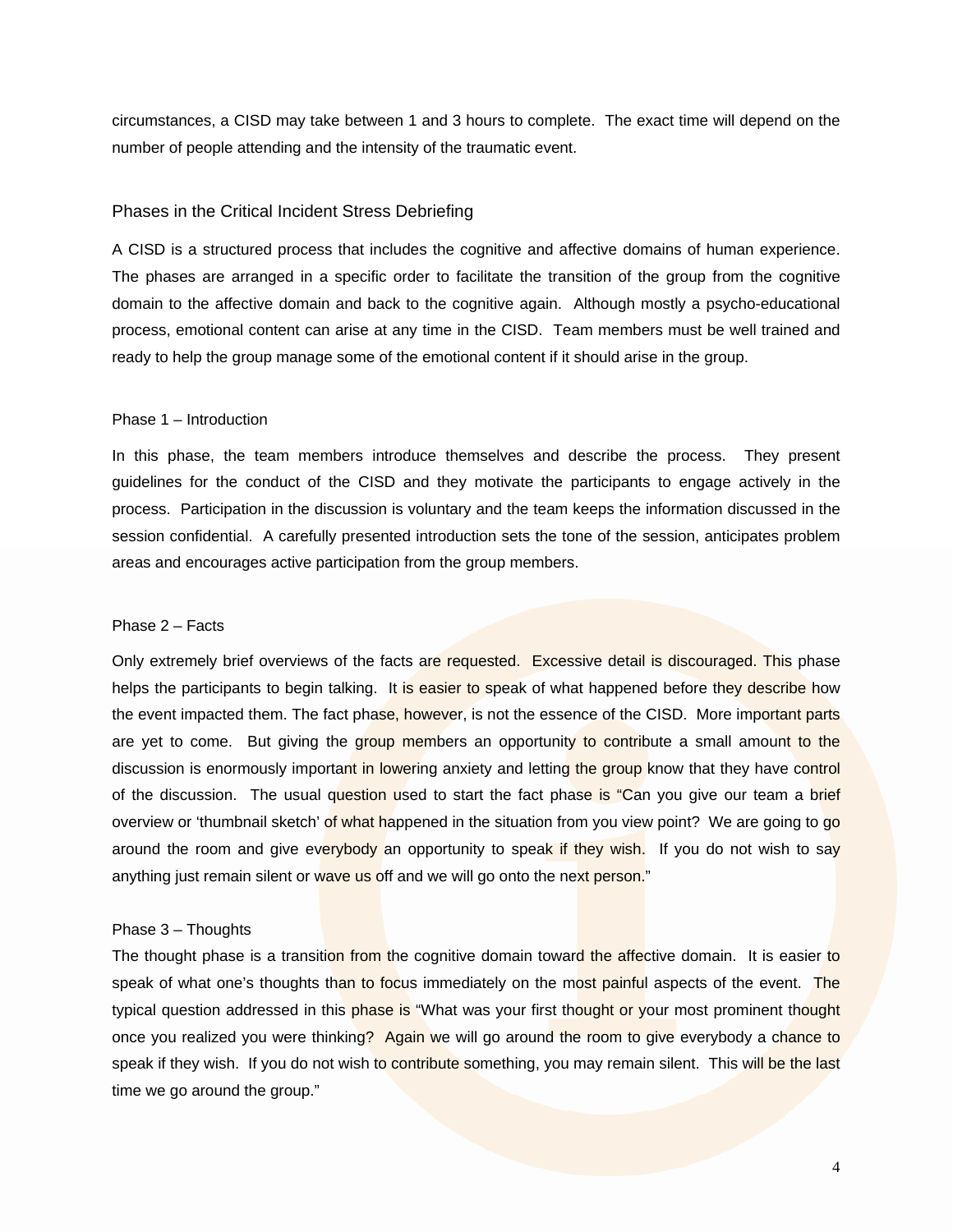#### Phase 4 – Reactions

The reaction phase is the heart of a Critical Incident Stress Debriefing. It focuses on the impact on the participants. Anger, frustration, sadness, loss, confusion, and other emotions may emerge. The trigger question is "What is the very worst thing about this event for you personally?" The support team listens carefully and gently encourages group members to add something if they wish. When the group runs out of issues or concerns that they wish to express the team moves the discussion into the next transition phase, the symptoms phase, which will lead the group from the affective domain toward the cognitive domain.

#### Phase 5 – Symptoms

Team members ask, "How has this tragic experience shown up in your life?" or "What cognitive, physical, emotional, or behavioral symptoms have you been dealing with since this event?" The team members listen carefully for common symptoms associated with exposure to traumatic events. The CISM team will use the signs and symptoms of distress presented by the participants as a kicking off point for the teaching phase.

#### Phase 6 – Teaching

The team conducting the Critical Incident Stress Debriefing normalizes the symptoms brought up by participants. They provide explanations of the participants' reactions and provide stress management information. Other pertinent topics may be addressed during the teaching phase as required. For instance, if the CISD was conducted because of a suicide of a colleague, the topic of suicide should be covered in the teaching phase.

#### Phase 7 – Re-entry

The participants may ask questions or make final statements. The CISD team summarizes what has been discussed in the CISD. Final explanations, information, action directives, guidance, and thoughts are presented to the group. Handouts maybe distributed.

#### Follow-up

The Critical Incident Stress Debriefing is usually followed by refreshments to facilitate the beginning of follow-up services. The refreshments help to "anchor" the group while team members make contact with each of the participants. One-on-one sessions are frequent after the CISD ends.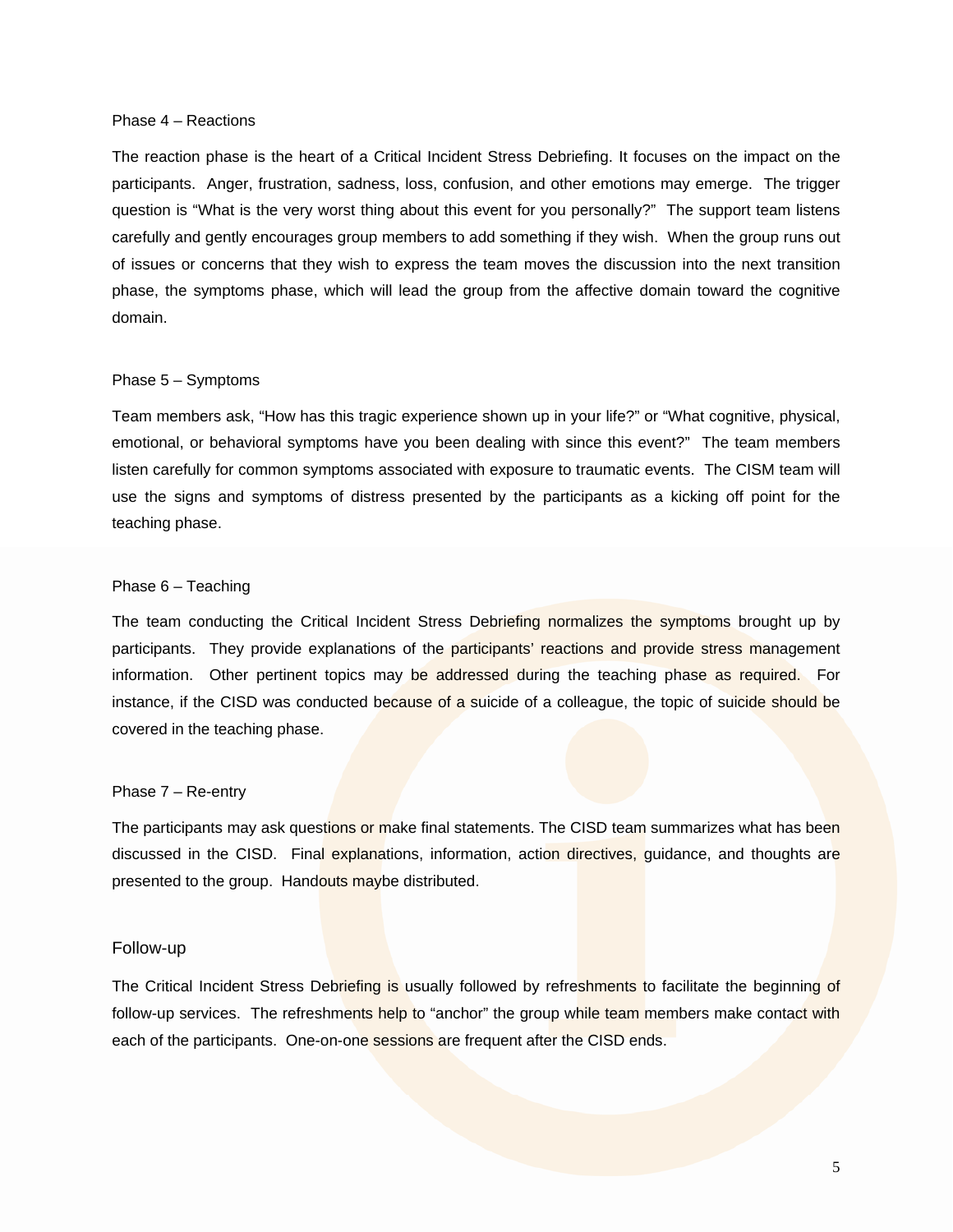Other follow-up services include telephone calls, visits to work sites and contacts with family members of the participants if that is requested. At times, advice to supervisors may be indicated. Between one and three follow-up contacts is usually sufficient to finalize the intervention. In a few cases, referrals for professional care may be necessary.

# Research:

The research on CISD is quite positive if two conditions are present. The conditions are:

- 1. Personnel have been properly trained in CISM.
- 2. Providers are adhering to well published and internationally accepted standards of CISM practice.

Note: Without exception, every negative outcome study on CISD to date has not used trained personnel to provide the service and they have violated the core standards of practice in the CISM field. For example, they have used the CISD for individuals instead of homogeneous groups. The Cochrane Review (Wessely, Rose and Bisson, 1998) summarizes the negative outcome studies on CISD. In that review, 100% of the studies were performed on individuals. When a group process designed for homogeneous groups is used on individuals, it changes the inherent nature of the process itself and also what is being measured. In addition, the negative outcome studies applied a group process model to individuals for whom the CISD process was never intended. The Cochrane Review studies covered dog bite victims (*9% of the studies*), auto accident victims (*45% of the studies*), burn victims (*9% of the studies*), relatives of actual victims in an emergency department (*9% of the studies*), sexual assault victims and women who had a miscarriage, a cesarean section, post partum depression and other difficult pregnancy situations (*28% of the Cochrane Review studies*). The CISD small group process was not designed to manage any of these types of cases. It was developed for use with small, homogeneous groups such as fire fighters, police officers, military and emergency services personnel. CISD should be used for staff, not primary victims.

The paragraphs below present an overview of some of the positive outcome studies. There are many more beyond what can be addressed here.

Bohl (1991) assessed the use of CISD with police officers. Police officers who received a CISD within 24 hours of a critical incident  $(N=40)$  were compared to officers without CISD  $(31)$ . Those with CISD were found to be less depressed, less angry and had less stress symptoms at three months than their nondebriefed colleagues.

Bohl (1995) studied the effectiveness of CISD with 30 firefighters who received CISD compared with 35 who did not. At three months, anxiety symptoms were lower in the CISD group than in the non-CISD group.

In a sample of 288 emergency, welfare, and hospital workers, 96% of emergency personnel and 77% of welfare and hospital employees who worked on traumatic events stated that they had experienced symptom reduction which was attributed partly to attendance at a CISD (Robinson & Mitchell, 1993).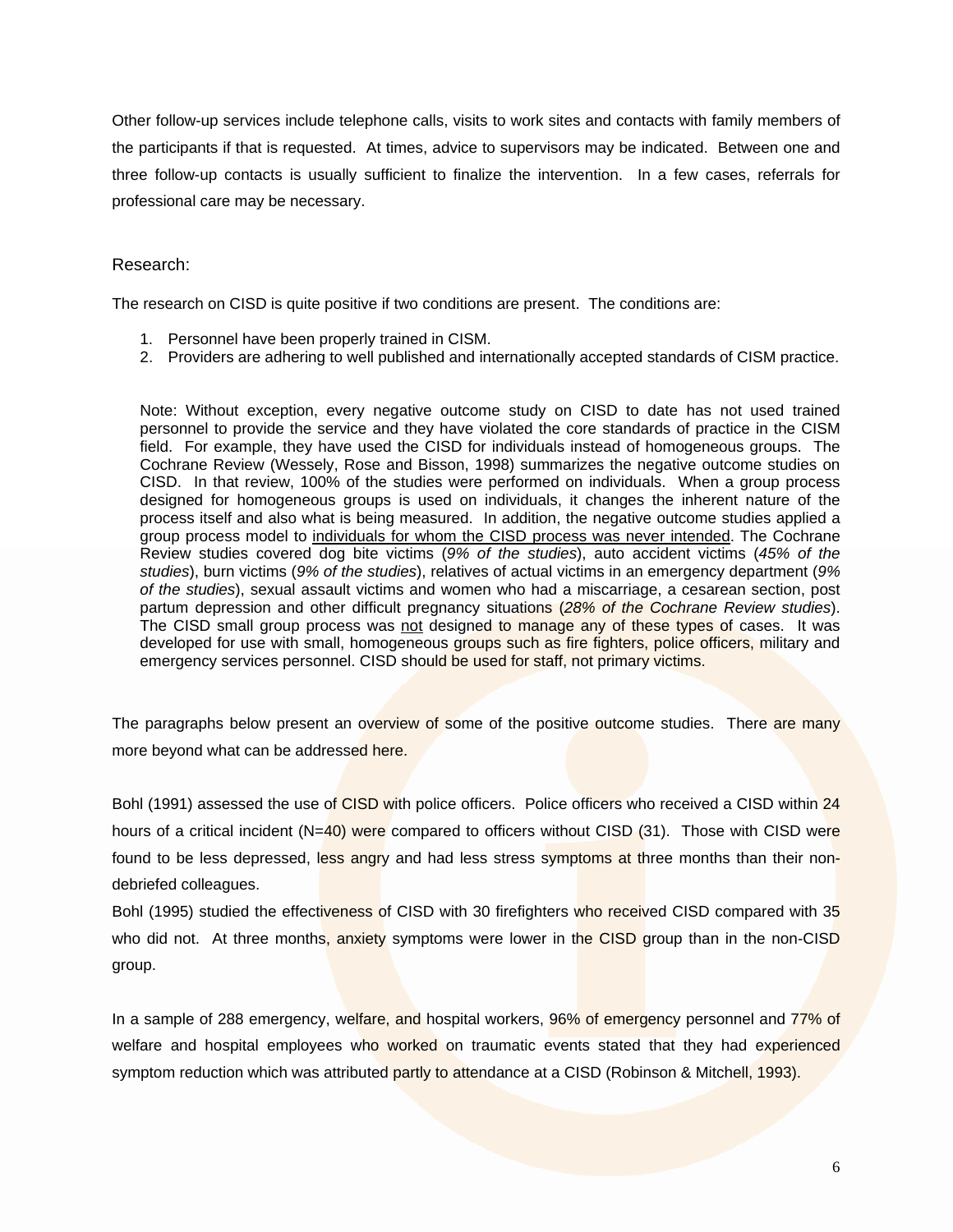After a mass shooting in which 23 people were killed and 32 were wounded, emergency medical personnel were offered CISD within 24 hours. A total of 36 respondents were involved in this longitudinal assessment of the effectiveness of CISD interventions. Recovery from the trauma appeared to be most strongly associated with participation in the CISD process. In repeated measures anxiety, depression, and traumatic stress symptoms were significantly lower for those who participated in CISD than for those who did not (Jenkins, 1996).

After a hurricane, Chemtob, Tomas, Law, and Cremniter (1997) did pre- and post-test comparisons of 41 crisis workers in a controlled time-lagged design. The intervention was a CISD and a stress management education session. The intervention reduced Posttraumatic stress symptoms in both groups.

In naturalistic quasi-experimental study emergency personnel working the civil disturbance in Los Angeles in 1992 were either given CISD or not depending on the choice of command staff. They had worked at the same events. Those who received CISD scored significantly lower on the Frederick Reaction Index at three months after intervention compared to those who did not receive it (Wee, Mills, & Koehler, 1999).

In 1994 over 900 people drowned in the sinking of the ferry, *Estonia.* Nurmi (1999) contrasted three groups of emergency personnel who received CISD with one group of emergency nurses who did not receive CISD. Symptoms of posttraumatic stress disorder were lower in each of the CISD groups than the non-CISD category.

When CISD is combined with other interventions within a CISM program the results are even stronger. In a study on traumatized bank employees (Leeman-Conley, 1990), a year with no assistance for employees was compared with a year in which a CISM program was used. Employees fared better with the CISM program. Sick leave in the year in which the CISM program was utilized was 60% lower. Additionally, workers compensation was reduced by 68%.

Western Management Consultants (1996) did a cost benefit analysis on a CISM program for nurses. The study involved 236 nurses (41% of the work force). Sick time utilization, turnover and disability claims dropped dramatically after the program was put in place. The cost benefit analysis showed \$7.09 (700% benefit) was saved for every dollar spent on building the CISM program.

A recent evaluation of group crisis interventions was undertaken by Boscarino, Adams and Figley (2005). People working in New York City at the time of the World Trade Center attacks on September 11, 2001 who were offered crisis intervention services by their employers were compared to other workers whose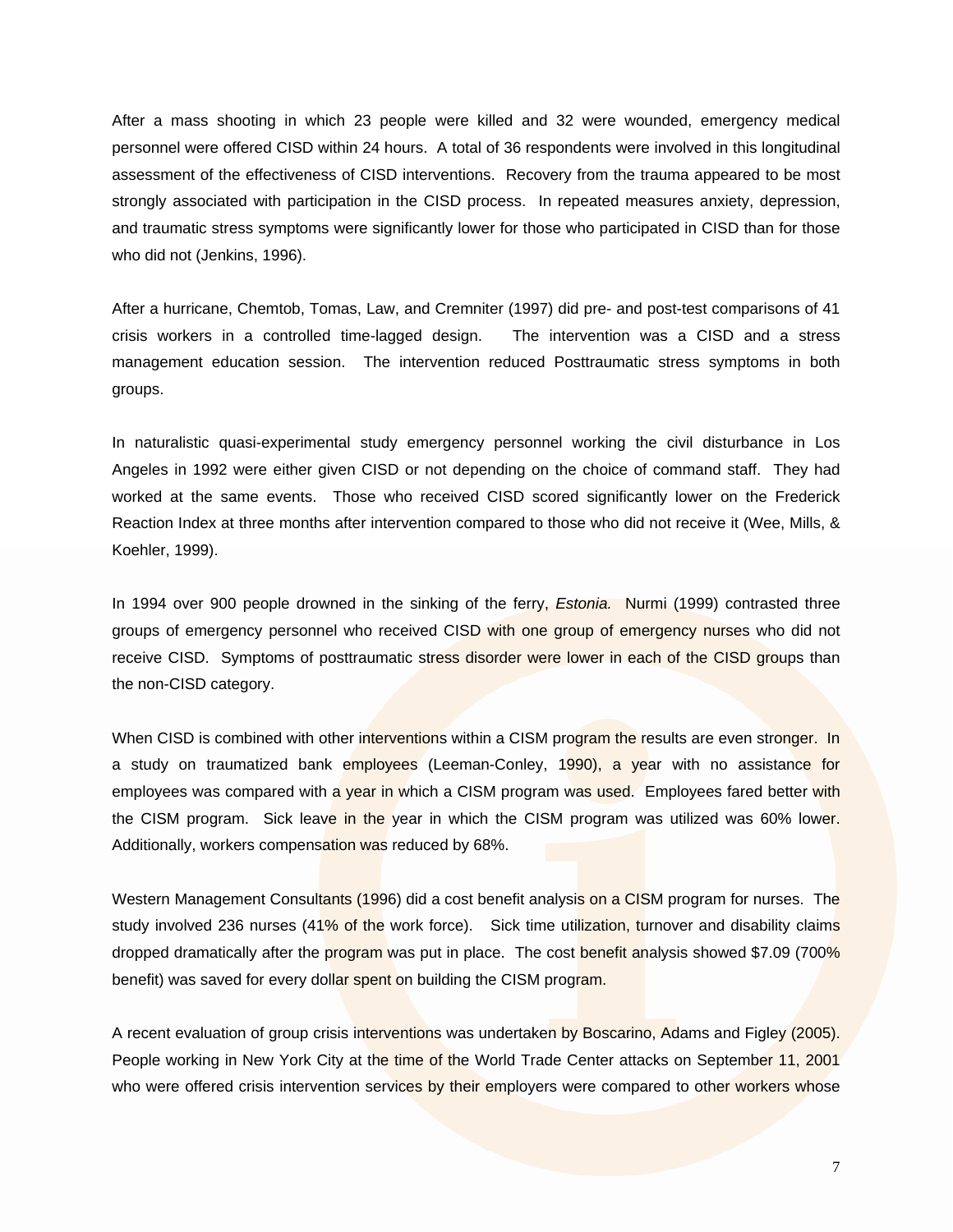employers did not offer any form of organized crisis intervention services. Assessments conducted at one and again at two years after the traumatic events of September 11, indicate that those who received group Critical Incident Stress Management services demonstrated benefits across a spectrum of outcomes in comparison to workers without crisis intervention services. Lower levels of alcohol dependency, anxiety, PTSD symptoms, and depression were among the outcomes that indicated a marked difference between those receiving CISM services and who were not offered such services.

The reader is also directed to the reviews already performed on CISM (Hiley-Young & Gerrity, 1994; Dyregrov, 1997, 1998; Flannery, 2001; Everly et al., 2001, Mitchell, 2003a, 2004b). The following paragraphs summarize the research issues in the CISM field.

With the exception of randomized controlled studies by Deahl et al. (2000) and Campfield and Hills (2001) studies supportive of CISM and the small group CISD are all quasi experimental designs. Randomized controlled trials are certainly encouraged, however, the opportunity to conduct them under disaster field conditions may be extremely difficult or impossible (Jones & Wessely, 2003).

# Further Readings and References

American Psychiatric Association (1964). *First aid for psychological reactions in disasters.* Washington, DC: American Psychiatric Association.

Bohl, N. (1991). The effectiveness of brief psychological interventions in police officers after critical incidents. In J.T. Reese and J. Horn, and C. Dunning (Eds.) *Critical Incidents in Policing, Revised (pp.31-* 38). Washington, DC: Department of Justice.

Bohl, N. (1995). Measuring the effectiveness of CISD. *Fire Engineering,* 125-126.

Boscarino, J.A., Adams, R.E. & Figley, C.R. (2005). A Prospective Cohort Study of the Effectiveness of Employer-Sponsored Crisis Interventions after a Major Disaster. *International Journal of Emergency Mental Health,* 7(1), 31-44

Campfield, K. & Hills, A. (2001). Effect of timing of critical Incident Stress Debriefing (CISD) on posttraumatic symptoms. *Journal of Traumatic Stress*, 14, 327-340.

Caplan, G. (1964). *Principles of preventive psychiatry.* New York: Basic Books.

Chemtob, C., Tomas, S., Law, W., and Cremniter, D. (1997). Post disaster psychosocial intervention. *American Journal of Psychiatry*, 134, 415-417

Deahl, M., Srinivasan, M., Jones, N., Thomas, J., Neblett, C., & Jolly, A. (2000). Preventing psychological trauma in soldiers. The role of operational stress training and psychological debriefing. *British Journal of Medical Psychology*, *73*, 77-85.

Dyregrov, A. (1997). The process in critical incident stress debriefings. *Journal of Traumatic Stress, 10, 589-605*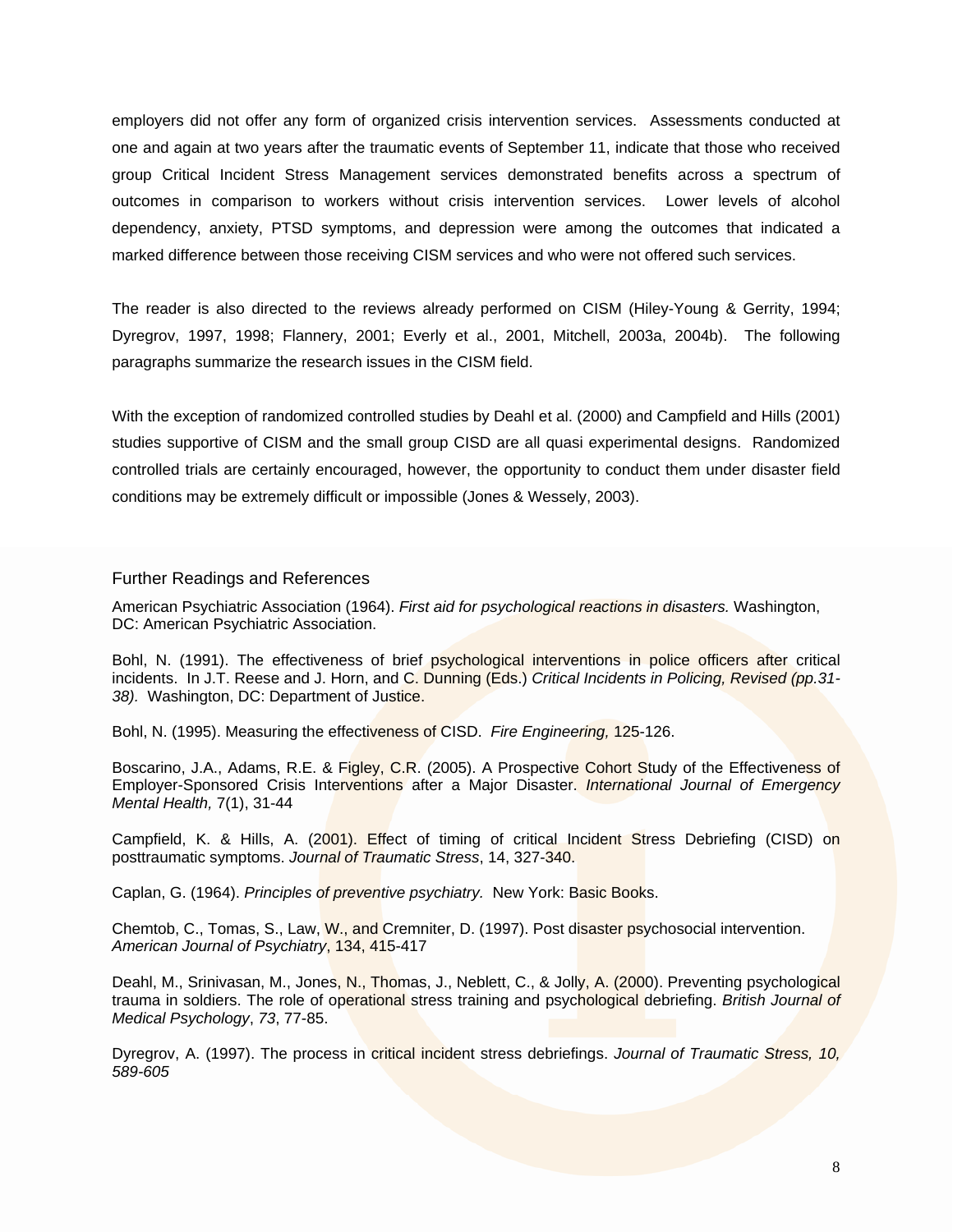Everly, G.S., Jr., Flannery, R. B., Jr., Eyler, V. & Mitchell, J.T. (2001). Sufficiency analysis of an integrated multi-component approach to crisis intervention: Critical Incident Stress Management. *Advances in Mind-Body Medicine*, 17, 174-183.

Farberow, N. L., & Frederick, C. J. (1978). Disaster relief workers burnout syndrome. Field Manual for Human Service Workers in Major Disasters. Washington, DC: US Government Printing Office.

Flannery, R.B. (1998). *The Assaulted Staff Action Program: Coping with the Psychological Aftermath of Violence.* Ellicott City, MD: Chevron Publishing.

Flannery, R.B., Jr. (2001). Assaulted Staff Action Program (ASAP): Ten years of empirical support for Critical Incident Stress Management (CISM). *International Journal of Emergency Mental Health*, 3, 5-10.

Flannery, R.B. (2005). Assaulted Staff Action Program (ASAP): Fifteen years of Empirical Findings. Paper presented at the 8<sup>th</sup> World Congress on Stress Trauma and Coping: Crisis Intervention: Best Practices in Prevention, Preparedness and Response. Baltimore, Maryland, USA February 16-20,

Frederick, C. J. (1977). Crisis intervention and emergency mental health. In Johnson, W.R. (ed), *Health in Action.* New York: Holt, Rinehart and Winston.

Hiley-Young, B. & Gerrity, E.T. (1994).Critical Incident Stress Debriefing (CISD): Value and limitations in disaster response. *NCP Clinical Quarterly,* 4, 17-19.

Jenkins, S.R. (1996). Social support and debriefing efficacy among emergency medical workers after a mass shooting incident. *Journal of Social Behavior and Personality, 11,* 447-492.

Jones, E. and Wessely, S. (2003). "Forward Psychiatry" in the military: it's origins and Effectiveness. *Journal of Traumatic Stress,* 14 (4), 411-419.

Lindemann, E. (1944). Symptomatology and management of acute grief. *American Journal of Psychiatry,*  101, 141-148.

Mitchell, J. T. (1983). When disaster strikes … The critical incident stress debriefing process. *Journal of Emergency Medical Services*, *13*(11), 49 – 52.

Mitchell, J.T. (1986). Teaming up against critical incident stress. *Chief Fire Executive,* 1(1), 24; 36; 84.

Mitchell, J.T. (2003a). *Crisis Intervention and Critical Incident Stress Management: Aresearch summary.*  Ellicott City, MD: International Critical Incident Stress Foundation.

Mitchell, J.T. (2003b). Major Misconceptions in Crisis Intervention. *International Journal of Emergency Mental Health,* 5 (4), 185-197

Mitchell, J.T. (2004a). Characteristics of Successful Early Intervention Programs. *International Journal of Emergency Mental Health*, 6 (4), 175-184.

Mitchell, J.T. (2004b). *Critical Incident Stress Management (CISM): A defense of the field .* Ellicott City, MD: International Critical Incident Stress Foundation.

Mitchell, J.T. & Bray, G. (1990). *Emergency Services Stress: Guidelines for preserving the health and careers of emergency service personnel.* Englewood Cliffs, NJ: Prentice Hall.

Mitchell, J.T. & Everly, G.S., Jr., (2001). *Critical Incident Stress Debriefing: An operations manual for CISD, Defusing and other group crisis intervention services, Third Edition.* Ellicott City, MD: Chevron.